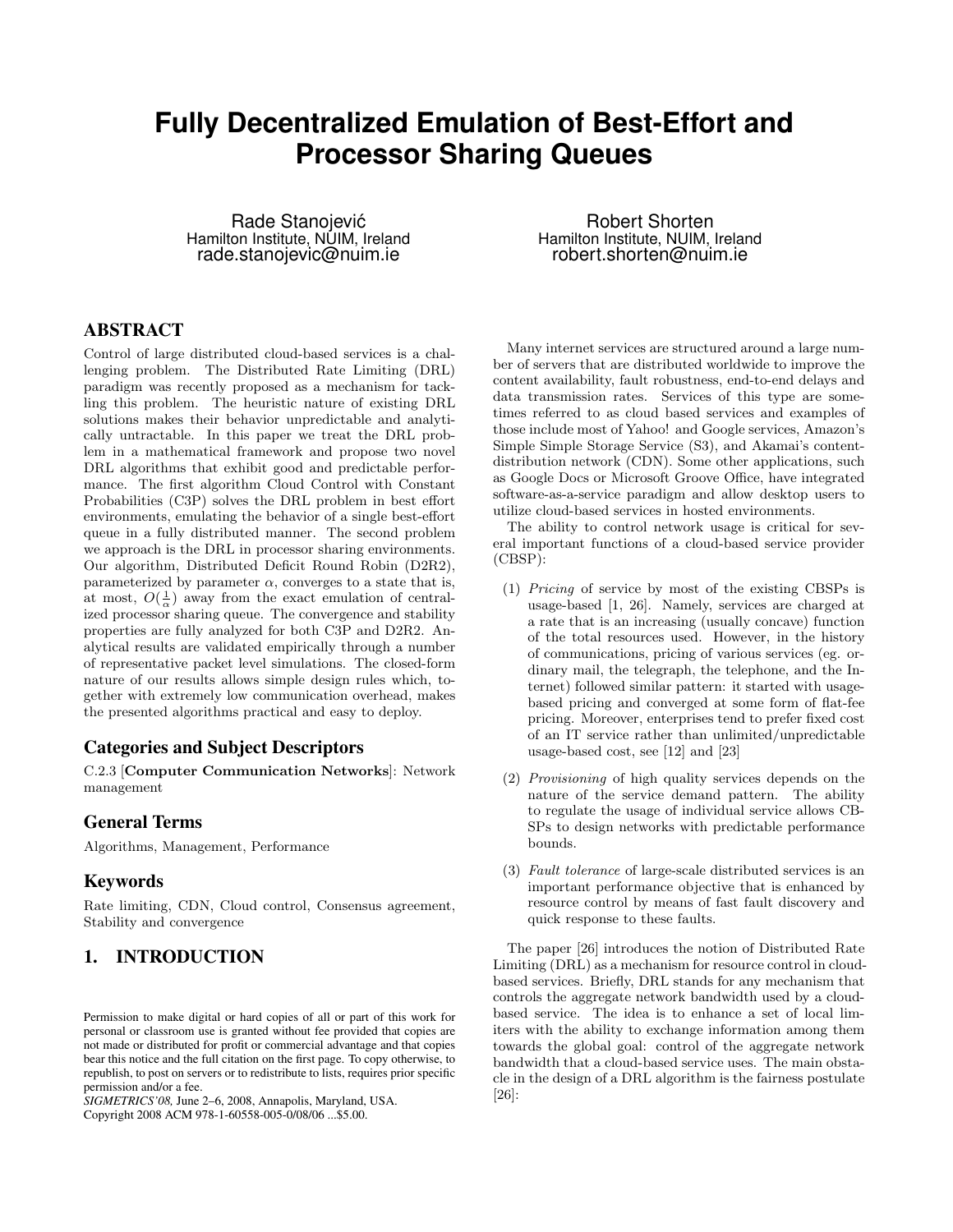Fairness postulate: Flows arriving at different limiters should achieve the same rates as they would if they were traversing a single, shared rate limiter.

Thus, in DRL, a flow traversing one limiter competes for bandwidth with flows that traverse the same limiter and with all other flows traversing other limiters. The worldwide scale<sup>1</sup> of such clouds raises important issues as to how to efficiently control resource usage in such large distributed environments.

Two DRL algorithms are proposed in [26]: Global Random Drop (GRD) and Flow Proportional Share (FPS). Even though both GRD and FPS are decentralized, the main information needed by a local limiter to adjust its behavior is the information on the global demand/weight. This global demand/weight information is obtained by the decentralized epidemic algorithm from [17] and that information is utilized by each of the local limiters in the quest of emulating global token bucket. The ad-hoc nature of the proposed algorithms makes the following important questions analytically untractable: Does system converge to the desired operating point? If it does, how quickly? How does cloud topology affects stability and responsiveness of the system? What are the performance guarantees in terms of aggregate utilization, loss rates and bandwidth allocation?

In this paper we propose a rigorous mathematical framework for the design of fully decentralized DRL algorithms. We use our approach to design two DRL algorithms; one for best effort environments - Cloud Control with Constant Probabilities (C3P) and the other for processor-sharing environments Distributed Deficit Round Robin (D2R2). Both algorithms are fully decentralized (meaning that each node utilizes only state information from its neighbors) which in turn results in significant reduction of the communication overhead and increased fault tolerance compared to GRD and FPS.

### **1.1 Problem formulation**

Let a CBSP controls N hosting centers with each hosting center  $i \in \{1, 2, ..., N\}$  being able to limit locally the bandwidth of a particular service, serving the flow population  $\mathcal{F}_i$ , at level  $C_i$ . The first constraint of DRL is to keep the aggregate bandwidth at a prescribed level C:

$$
\sum_{i=1}^{N} C_i = C.
$$
\n(1)

Then the local limiters should collaborate to achieve the fairness postulate. In order to formalize the fairness postulate we need to have a reference point, the service experienced by a user of a single shared rate limiter. In this paper we discuss the following two cases.

1. Best effort single shared rate limiter. Denote by  $r_1(f)$  the rate a flow  $f \in \bigcup_{i=1}^N \mathcal{F}_i$  would obtain by traversing a (virtual) single best effort limiter with capacity C. Since  $r_1(f)$  is a random variable (whose distribution is determined by loss rate) it is meaningless to require that rate of flow f be exactly equal to  $r_1(f)$ . We rather require that the expected value of flow's f rate be equal to its expected value in centralized best effort limiter:

$$
E(rate(f)) = E(r_1(f)) \quad \forall f \in \bigcup_{i=1}^{N} \mathcal{F}_i.
$$
 (2)

Since, there is a strong connection between expected throughput of a flow f and loss rate<sup>2</sup>, condition (2) can be expressed as

$$
p_i = \bar{p} \quad \forall i \in \{1, 2, \dots, N\},\tag{3}
$$

where  $p_i = p(C_i, \mathcal{F}_i)$  is the loss rate at the limiter i, and  $\bar{p} = p(C, \cup_{i=1}^{N} \mathcal{F}_i)$  is the loss rate achievable with the centralized best effort limiter. Thus, in the best-effort case, the fairness postulate translates into condition (3) subject to (1).

2. Processor sharing single shared rate limiter. In the processor sharing case, the throughput of a flow  $f$  is a deterministic function of the "fair share". Denote by  $v^*$  the "fair share"<sup>3</sup> of the centralized processor sharing limiter with capacity C serving population of flows  $\cup_{i=1}^N \mathcal{F}_i$ . In order to get some understanding on the nature of  $v^*$ , lets denote by  $u_s^{(i)}$ the demand of a flow  $f_s^{(i)} \in \mathcal{F}_i$ : the rate that flow would achieve if limiter  $i$  had infinite bandwidth. We will also use the following notation:

$$
g_i(v) = \sum_{s=1}^{n_i} \min(u_s^{(i)}, v),
$$
 (4)

and

queue.

$$
G(v) = \sum_{i=1}^{N} g_i(v).
$$
 (5)

The function  $q_i(v)$  represents the throughput of the limiter i when the "fair-share" is equal to v and  $G(v)$  represents the aggregate throughput that centralized processor sharing limiter would obtain if the 'fair-share" is equal to  $v$ . Now  $v^*$ is simply the solution of the following equation:

$$
G(v) = C.\t\t(6)
$$

Note that if the aggregate demand is lower than capacity  $\left(\sum_{i=1}^{N} \sum_{s=1}^{n_i} u_s^{(i)}\right) \leq C$  no such v exists. However, a more interesting problem occurs when the aggregate demand is greater than the available capacity and then the problem of interest translates to distributed computing of  $v^*$  such that rate of flow  $f_s^{(i)}$  is equal to

$$
rate(f_s^{(i)}) = min(u_s^{(i)}, v^*) \ \forall f_s^{(i)} \in \bigcup_{j=1}^N \mathcal{F}_j.
$$
 (7)

Let  $G$  be a connected undirected graph with nodes given by  $N$  limiters. We allow each limiter  $i$  to cooperate with its neighbors in  $G$  in adapting its bandwidth limit  $C_i$ . The goal of our work is to develop fully distributed algorithms that converge to the bandwidth allocation  $(C_1, C_2, \ldots, C_N)$ for which the constraint (1) and either (3) (best effort DRL case) or (7) (in the processor sharing DRL case) are satisfied.

<sup>1</sup>For example, Google's services run on several hundreds of thousands servers distributed worldwide [26, 6]. Akamai's content distribution network utilized more than 12 thousand servers in the year of 2002 [8].

<sup>&</sup>lt;sup>2</sup>In TCP case, this relationship is expressed by square root formula:  $E(rate(f)) = \frac{\theta}{\sqrt{p}}$ . For any other elastic loss-based protocol such relationship exist as well, although it may not be explicitly known in the literature. For nonelastic flow  $f$ , the expected throughput is simply  $(1-p)$ SendingRate(f). <sup>3</sup>The maximal flow throughput or "fair share" is easily measurable at any processor sharing emulator. It is simply the maximum forwarding rate among all flows utilizing the PS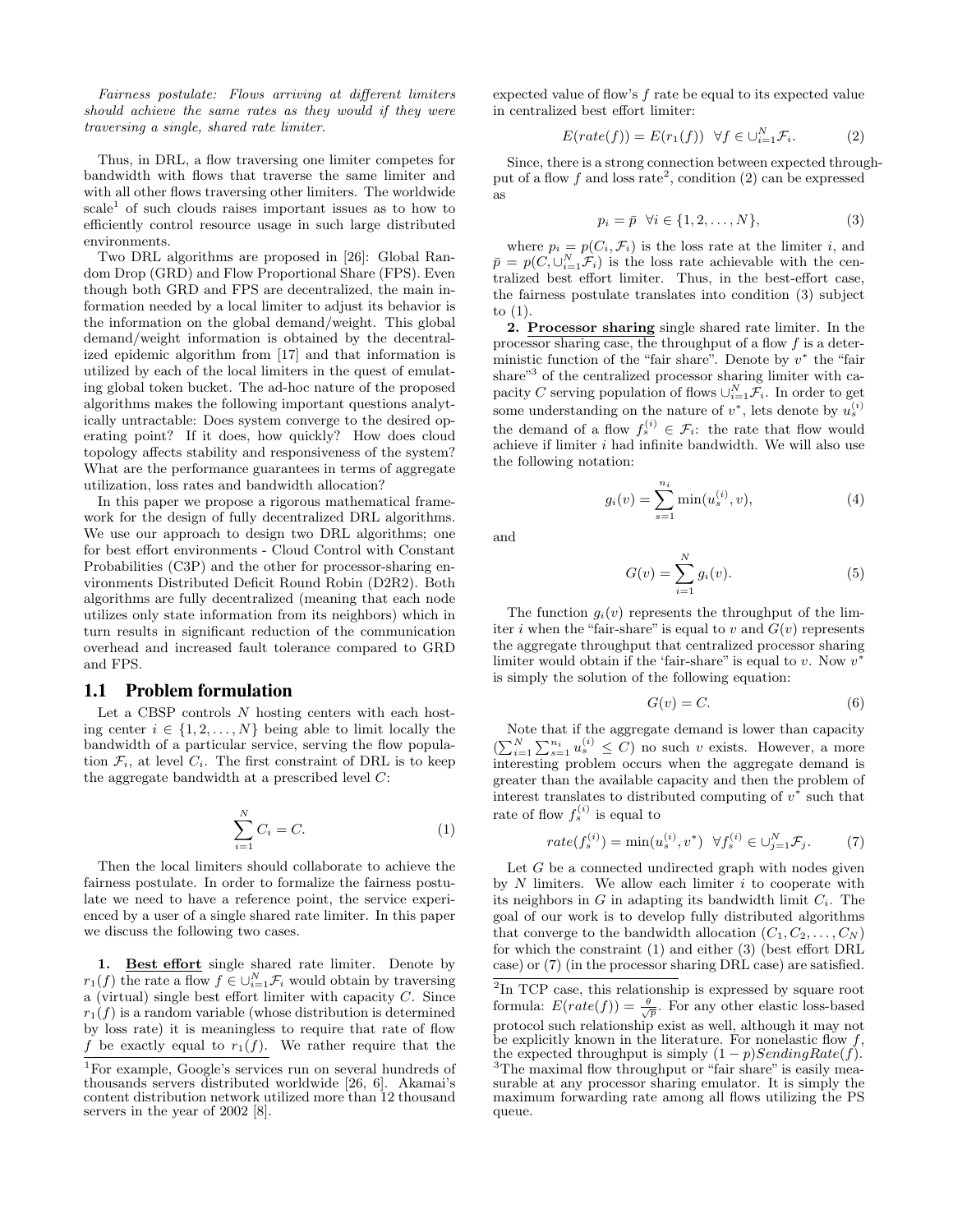## **1.2 Our contributions**

As we have said, the main concern of this paper is a principled design of algorithms for DRL. Briefly, the main contributions of our work are following:

- We propose two simple, fully decentralized algorithms: Cloud Control with Constant Probabilities (C3P) and Distributed Deficit Round Robin (D2R2). C3P solves best-effort DRL problem while D2R2 gives an asymptotic solution to the processor sharing DRL problem.
- The stability and convergence properties are analyzed for both C3P and D2R2 and the closed-form nature of our results allows simple design rules.
- Empirical evaluation of the proposed schemes is presented, that supports our analytical findings.

We note also that both C3P and D2R2 are easy to implement, computationally light and have extremely low communication requirements. Namely, the only information used by local limiter i are states (loss rate in C3P case, and "fair share" in D2R2 case) from its immediate neighbors in the communication graph G.

The dynamical systems that describe the dynamics of C3P and D2R2 are nonlinear and implicit. This makes the task of analysis quite challenging. Namely, standard theory of consensus algorithms (see [14] and references therein) cannot be employed in our case. The convergence results established in Theorem 1 (for C3P) and Theorem 4 (for D2R2) are nontrivial and represent the main theoretical contributions of this paper.

We also embedded C3P and D2R2 in ns2 and performed a number of representative packet level simulations. We found that various performance metrics closely match our analytical predictions capturing one of the goals of present paper: principled and performance-predictable design of DRL algorithms.

Finally, we note that the fairness postulate, formalized by (3) for best effort DRL and by (7) for processor sharing DRL, have very interesting interpretation. Namely, the solution  $(C_1, C_2, \ldots, C_N)$  to the processor sharing DRL problem, maximizes the minimal"fair-share"(among N limiters). While this feature of processor sharing DRL can be expected the following property of best effort DRL is quite surprising. Among all N-tuples  $(C_1, C_2, \ldots, C_N)$  that satisfy the constraint (1) one that satisfies (3) enforces the least number of drops globally in the TCP environments. This feature of C3P is specific only to TCP-like environments in which the square root formula holds, and the proof is given in Section 2.2.

## **1.3 Related work**

The problem of distributed resource allocation has been studied in different application domains in the past. For example, in distributed admission control [4] end users can test for and book bandwidth across a set of network paths. DRL can be seen as a reservation-free version of distributed admission control: each end-user can pick an arbitrary resource to connect to and DRL ensures that service obtained is independent of the choice of the resource. Capacity provisioning in hose model [9] of virtual private networks (VPNs) is another topic that have attracted significant attention in the last decade. In the hose model, a number of nodes have fixed capacities that sums up to a constant  $C$ . Two main issues are: (1) provisioning the network infrastructure [20] and (2) routing [19], such that various QoS requirements are met across all traffic matrices that satisfy hose model constrains.

An early DRL-like proposal appeared in [15] which discussed general framework for monitoring and control of distributed systems, with a particular application on Planetlab DRL control. The paper [26] introduces DRL in context of cloud-based service control. Here we briefly overview two algorithms proposed in [26]: Global Random Drop (GRD) and Flow Proportional Share (FPS). GRD works as follows: each local limiter tracks its demand and broadcasts that information using the algorithm from [17]. Then the total demand T is computed as a sum of demands at all limiters and an arriving packet is dropped with probability  $(T - C)/T$ . As it is noted in [26], GRD exhibits poor performance for large number of limiters. To cite [26]: "... Beyond 50 limiters, GRD fails to limit aggregate rate, but this is not assuaged with an increasing communication budget. Instead it indicates GRD's dependance on swiftly converging global arrival rate estimates.".

In FPS, each local limiter  $i$  uses a token bucket with service rate  $C_i$  and tracks the "weight"  $w_i$  defined as  $w_i =$  $C_i/MaxRate_i$ , where  $MaxRate_i$  is the maximal rate among all flows that use limiter i. The "weights" are broadcasted and, in steady state,  $C_i$  is updated as:

$$
C_i = \frac{w_i}{\sum_{j=1}^N w_j} C.
$$

The value  $w_i$  is used as an estimate of number of unbotlenecked<sup>4</sup> flows. In practice,  $w_i$  does not say much about the number of unbotlenecked flows at a token bucket limiter i. To see this lets consider case with two limiters one serving 5 TCP flows  $f_1 - f_5$  with RTT equal 100ms and another serving 4 TCP flows  $f_6 - f_9$  with RTT equal 100ms and one TCP flow  $f_{10}$  with RTT equal 10ms; none of the flows  $f_1 - f_{10}$  is bottlenecked elsewhere. From the square-root formula in best-effort environments (see eq. (8)) we know that rate of flow  $f_{10}$  is 10 times greater than rate of flows  $f_6 - f_9$ . Therefore in steady state:

and

$$
w_2 = 1 + 4 \cdot 0.1 = 1.4.
$$

 $w_1 = 5$ 

Thus, although both limiters serve 5 unbotlenecked flows the values of  $w_1$  and  $w_2$  are significantly different. Simple calculations show that flows  $f_1-f_5$  and flow  $f_{10}$  obtain rates  $\frac{1}{6.4}C$  while flows  $f_6-f_9$  receive rates  $\frac{0.1}{6.4}C$ , which violates the fairness postulate (for both best effort and processor sharing cases).

Both best-effort and processor sharing versions of our problem, formulated in Section 1.1, can be seen as instances of

 ${}^{4}{\rm The\ term}$  unbotlenecked flow is used in [26] as a flow that is not bottlenecked elsewhere. In the congestion control literature (such as [29]) it has a rather opposite meaning. We use the terminology of [26].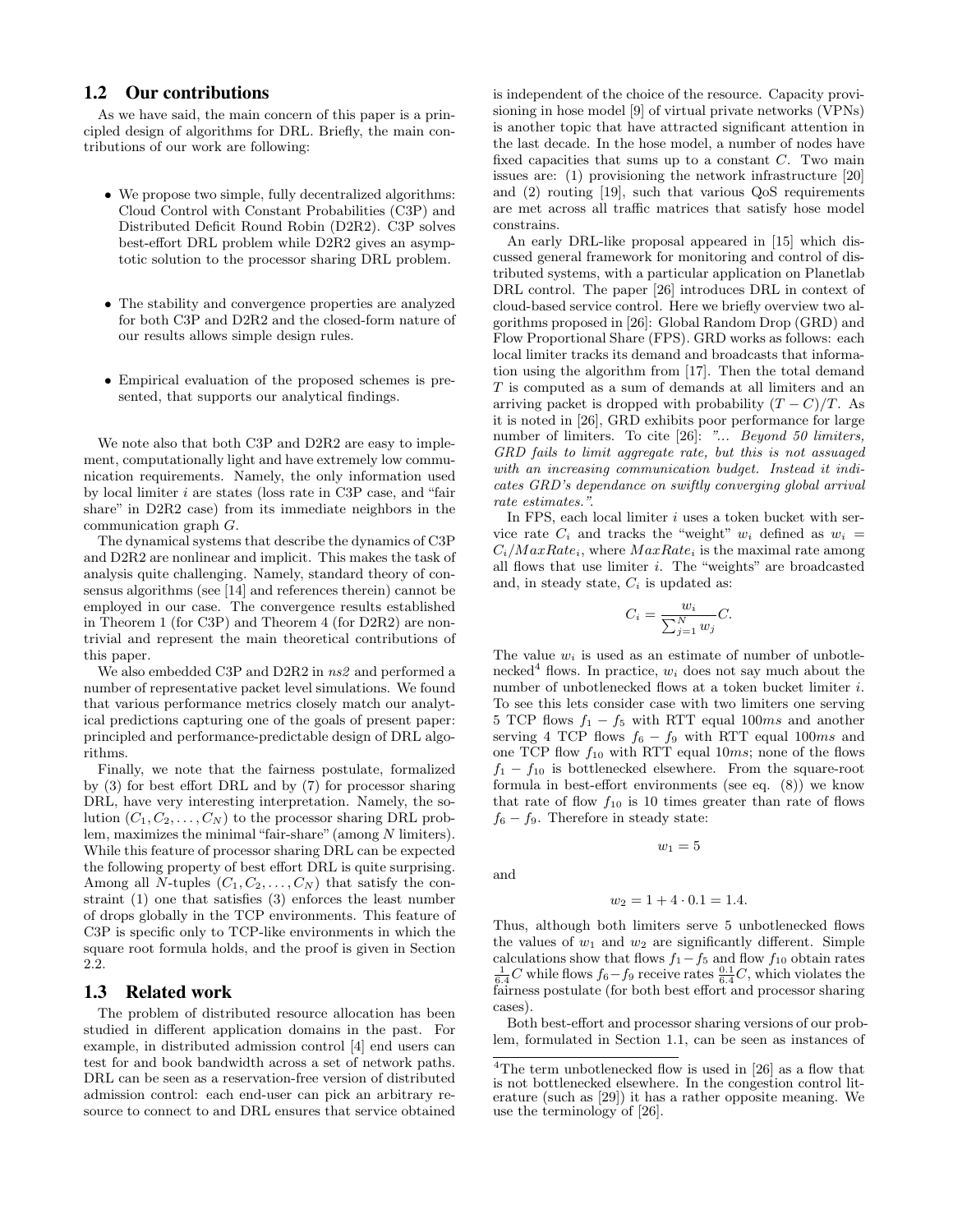```
1 UpdateCapacities()<br>2 Once every \Delta un
         Once every \Delta units of time {\bf do}3 for i = 1 : N<br>4 C_i \leftarrow C_i +4 C_i \leftarrow C_i + \eta \sum_{(i,j) \in E} (p_i - p_j)5 endfor
         enddo
7 InitializeCapacities()
```
8 for  $i = 1:N$ 9  $C_i \leftarrow \frac{C}{N}$ 10 endfor

Figure 1: Pseudo-code of C3P

the consensus agreement. Consensus algorithms have attracted significant attention over last several years being applied in various topics, such as flocking [27], time synchronization, multi-agent coordination [14], sensor, peer-topeer and ad hoc networks [5]. In most existing applications consensus algorithms can be modelled as positive linear systems, which then allows the elegant theory of Nonnegative matrices and Markov chains to be employed to capture the convergence properties of the algorithms. However, little is known about implicit nonlinear consensus problems (see [18]moreau) and one of the main contributions of this paper is the proof of global stability for the implicitly given nonlinear systems describing the dynamics of algorithms presented in the next two sections.

# **2. CLOUD CONTROL WITH CONSTANT PROBABILITIES (C3P)**

We now present the C3P algorithm that solves best-effort DRL problem introduced in Section 1.1: allocate the network resources in a manner that equalizes loss rates amongst local-limiters; the rational for doing this is to ensure that all end-users experience a similar quality of service.

Our basic setup is as follows. We use  $N$  local limiters to control aggregate network bandwidth at level C. The local limiter i has a capacity  $C_i$  that can be adjusted, and this limiter can exchange information with the neighbor limiter *j.*  $(i, j)$  is an edge in the communication graph  $G = (N, E)$ and we write  $(i, j) \in E$ . For a given capacity  $C_i$ , and a family  $\mathcal{F}_i$  of flows utilizing the limiter i, the loss rate  $p_i$  at limiter i can be directly measured, and is a function of  $\mathcal{F}_i$ and  $C_i$ :

$$
p_i = p(C_i, \mathcal{F}_i).
$$

The goal here is to obtain a fully decentralized algorithm, for adjusting the  $C_i$  such that

$$
p_1=p_2=\cdots=p_N.
$$

At each limiter we use a virtual queue (see [11]) with service rate  $C_i$ : on each arrival the packet size is placed in virtual queue. If the packet is discarded from the virtual queue, then the arriving packet is dropped, otherwise it is forwarded to the appropriate output line. Thus, no queueing delay is caused by any limiter. The loss rate is measurable directly, and it depends on the traffic pattern: in general the more flows exist at the limiter (meaning that aggregate aggressiveness is bigger) the higher loss rate is. Note also that  $p_i$  is a decreasing function of  $C_i$ .

The pseudo-code for control of  $(C_1, \ldots, C_N)$  is given in Figure 1. Initially, all the  $C_i$  are set by the  $1/N$  rule. Then

 $C_i$  is updated in discrete time steps by the simple rule:  $C_i \leftarrow C_i + \eta \sum_{(i,j) \in E} (p_i - p_j)$ . The rationale for this update step is the following. The loss rate is the main performance indicator of the quality of service in best-effort token buckets. If the loss rate  $p_i$  at limiter i is higher than loss rate  $p_j$ at some neighbor  $j$  of  $i$  (in  $G$ ), then this indicates that some extra bandwidth should be allocated to limiter  $i$  which must be compensated by reducing the capacity of limiter  $j$ . Giving more bandwidth to limiters with high loss rates affects reducing their loss rates. The parameter  $\eta > 0$  determines responsiveness and stability properties of the algorithm and its choice is discussed in the next subsection.

While the basic algorithm makes sense intuitively, many questions need to be answered before it can be deployed. Paramount among these concerns under which conditions does the algorithm C3P converge to the desired (unique) equilibrium, and if so, how fast. These questions provide the focus for the investigation presented in the next section.

#### **2.1 Model and analysis of C3P**

In this section we analyze the model of C3P utilized by standard TCP end-users. The result for general traffic mix is given by Theorem 2.

The starting point of our model is well known square-root formula, that relates the loss rate and the expected sending rate of TCP flow with round-trip time given by RTT [10, 24]:

$$
x(p, RTT) = \frac{\theta}{RTT\sqrt{p}}.\tag{8}
$$

This formula is widely accepted as explaining many observations in networks characterised by TCP traffic<sup>5</sup>.

Now, suppose that limiter i serves population  $\mathcal{F}_i$  of  $n_i$ TCP flows with round-trip times  $RTT_1^{(i)}, \ldots, RTT_{n_i}^{(i)}$ . Then the limiter i is utilized with capacity  $C_i$  if the sum of sending rates from all  $n_i$  flows is equal to  $C_i$ :

$$
C_i = \sum_{j=1}^{n_i} \frac{\theta}{RTT_j^{(i)}\sqrt{p_i}}.\tag{9}
$$

Equation (9) represents the key relationship between  $C_i$ and  $p_i$ . Given this, the dynamical system describing the evolution of  $C_i(t)$ , in time t, is given by:

$$
C_1(0) = C_2(0) = \dots = C_N(0) = C/N, \tag{10}
$$

$$
C_i(t+1) = C_i(t) + \eta \sum_{(i,j)\in E} \left( \frac{\beta_i^2}{C_i^2(t)} - \frac{\beta_j^2}{C_j^2(t)} \right) \tag{11}
$$

where, we used the notation:

$$
\beta_i = \sum_{j=1}^{n_i} \frac{\theta}{RTT_j^{(i)}}
$$

The following lemma is a straightforward consequence of the fact that  $G$  is an undirected graph.

Lemma 1. For all t, the capacity constraint is satisfied:

$$
C_1(t) + C_2(t) + \dots + C_N(t) = C.
$$
 (12)

.

<sup>&</sup>lt;sup>5</sup>In [10], the value of  $\theta$  is explicitly computed for TCP flows without delayed acking:  $\theta = 1.3098$ . If TCP delayed acking is turned on, then the value  $\theta = 0.87$  is used.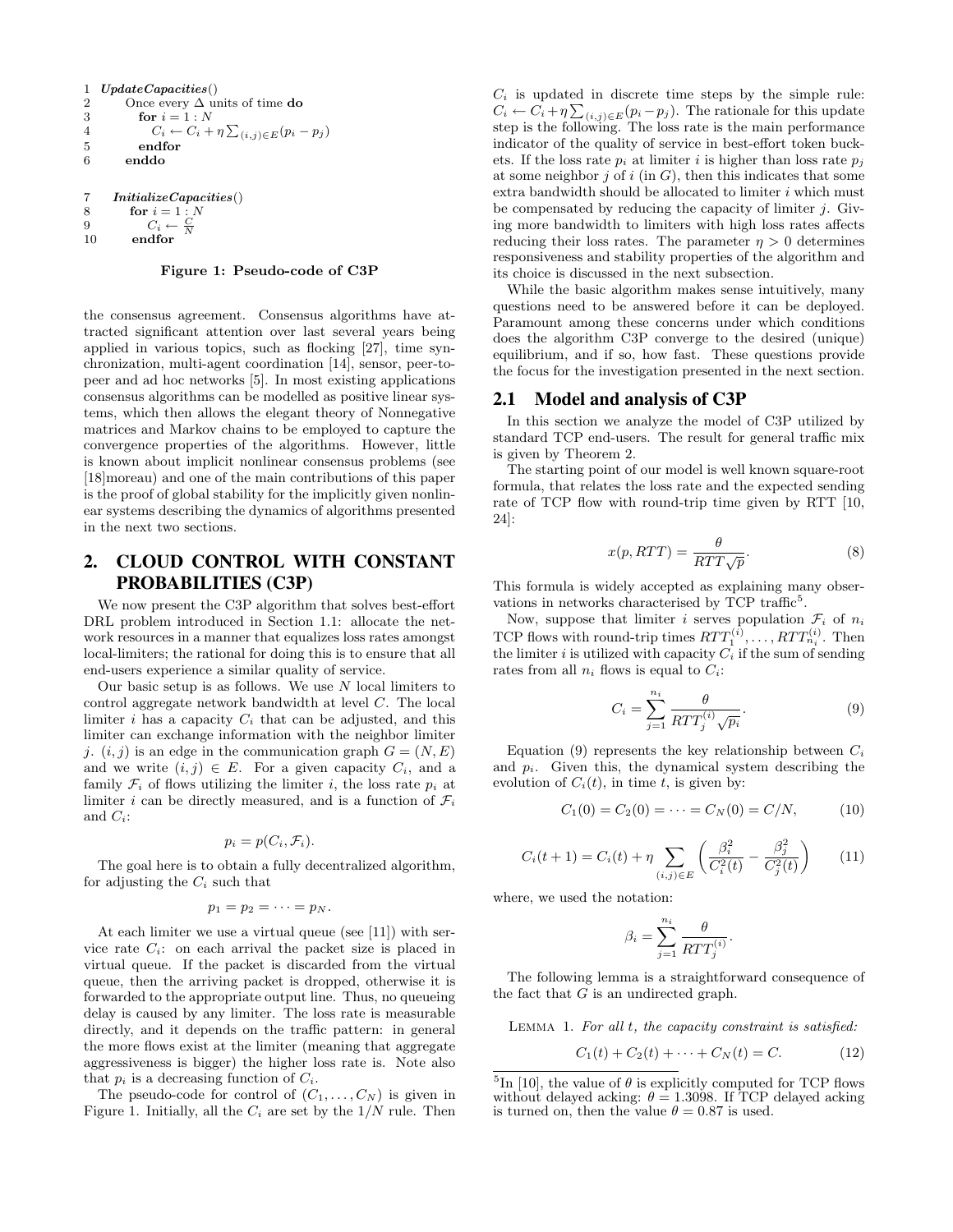PROOF. For  $t = 0$  the statement is true from the definition. Suppose that it is valid for  $t = k$ , then for  $t = k + 1$ :

$$
\sum_{i=1}^{N} C_i(t+1) = \sum_{i=1}^{N} \left[ C_i(t) + \eta \sum_{(i,j) \in E} \left( \frac{\beta_i^2}{C_i^2(t)} - \frac{\beta_j^2}{C_j^2(t)} \right) \right] =
$$
\n
$$
\sum_{i=1}^{N} C_i(t) + \eta \sum_{(i,j) \in E} \left( \frac{\beta_i^2}{C_i^2(t)} - \frac{\beta_j^2}{C_j^2(t)} \right) + \left( \frac{\beta_j^2}{C_j^2(t)} - \frac{\beta_i^2}{C_i^2(t)} \right) =
$$
\n
$$
= \sum_{i=1}^{N} C_i(t) = C.
$$

The following theorem gives a sufficient condition under which system  $(10)-(11)$  converge.

THEOREM 1. Let  $d_i$  be the degree of node i in the communication graph  $G$  and let  $\eta$  satisfies:

$$
0 < \eta < \frac{1}{3} \left( \frac{C}{N} \right)^3 \frac{1}{\max_{1 \le i \le N} \beta_i^3} \min_{1 \le i \le N} \frac{\beta_i}{d_i}.\tag{13}
$$

Then

$$
\lim_{t \to \infty} C_i(t) = \frac{\beta_i}{\sum_{j=1}^N \beta_j} C \tag{14}
$$

and

$$
\lim_{t \to \infty} p_i(t) = p^* = \left(\frac{\sum_{j=1}^N \beta_j}{C}\right)^2.
$$
 (15)

PROOF. We find it more convenient to write the dynamics of (11) in terms of  $p_i(t)$ :

$$
\frac{\beta_i}{\sqrt{p_i(t+1)}} = \frac{\beta_i}{\sqrt{p_i(t)}} + \eta \sum_{(i,j) \in E} (p_i(t) - p_j(t)), \qquad (16)
$$

or

$$
p_i(t+1) = \frac{p_i(t)}{\left(1 + \sqrt{p_i(t)}\frac{\eta}{\beta_i} \sum_{(i,j)\in E} (p_i(t) - p_j(t))\right)^2}.
$$
 (17)

We denote

$$
m(t) = \min_{1 \le i \le N} p_i(t),
$$

and

$$
M(t) = \max_{1 \le i \le N} p_i(t).
$$

Step 1. First we prove that under condition (13) the sequence  $m(t)$  is nondecreasing and the sequence  $M(t)$  is nonincreasing.

Let  $p_i(t) = M(t) - \lambda$ . Then from the equation (17) we have:

$$
p_i(t+1) = \frac{M(t) - \lambda}{\left(1 + \sqrt{p_i(t)} \frac{\eta}{\beta_i} \sum_{(i,j) \in E} (M(t) - \lambda - p_j(t))\right)^2} \le \frac{M(t) - \lambda}{\left(1 - \sqrt{p_i(t)} \frac{d_i \eta}{\beta_i} \lambda\right)^2} \le \frac{M(t) - \lambda}{1 - 2\sqrt{p_i(t)} \frac{d_i \eta}{\beta_i} \lambda} =
$$

$$
M(t) - \frac{\lambda \left(1 - 2\sqrt{p_i(t)} \frac{d_i \eta}{\beta_i} M(t)\right)}{1 - 2\sqrt{p_i(t)} \frac{d_i \eta}{\beta_i} \lambda} \le M(t) - \frac{\lambda \left(1 - 2\sqrt{M(t)^3} \frac{d_i \eta}{\beta_i}\right)}{1 - 2\sqrt{p_i(t)} \frac{d_i \eta}{\beta_i} \lambda}
$$

For  $t = 0$ ,  $M(0) = \max_{1 \le i \le N} (\frac{N\beta_i}{C})^2$ , and from (13) we have that  $1 > 2\sqrt{M(0)^3} \frac{d_i \eta}{\beta_i}$ , concluding that  $M(1) \leq$  $M(0)$ . Now, we use the mathematical induction principle. If  $M(t) \leq M(t-1)$  for all  $t < k$  for  $t = k$ ,  $M(k) \leq M(0)$ and thus  $1 > 2\sqrt{M(k)^3} \frac{d_i \eta}{\beta_i}$  and therefore

$$
M(k+1) \le M(k).
$$

Thus, we showed that sequence  $M(t)$  is nonincreasing.

Now we show that  $m(t)$  is nondecreasing. Let,  $p_i(t)$  =  $m(t) + \lambda$ , for  $\lambda \geq 0$ . Then:

$$
p_i(t+1) = \frac{m(t) + \lambda}{\left(1 + \sqrt{p_i(t)} \frac{\eta}{\beta_i} \sum_{(i,j) \in E} (m(t) + \lambda - p_j(t))\right)^2} \ge \frac{m(t) + \lambda}{\left(1 + \sqrt{p_i(t)} \frac{d_i \eta}{\beta_i} \lambda\right)^2}
$$

Now we prove that the last expression is not smaller than  $m(t)$ .

$$
m(t)\left(1+\sqrt{p_i(t)}\frac{d_i\eta}{\beta_i}\lambda\right)^2 =
$$
  

$$
m(t)\left(1+2\sqrt{p_i(t)}\frac{d_i\eta}{\beta_i}\lambda+\left(\sqrt{p_i(t)}\frac{d_i\eta}{\beta_i}\lambda\right)^2\right) \le
$$
  

$$
m(t)+2\lambda M(t)^{\frac{3}{2}}\frac{d_i\eta}{\beta_i}+\lambda\left(M(t)^{\frac{3}{2}}\frac{d_i\eta}{\beta_i}\right)^2 \le
$$
  

$$
m(t)+2\lambda\frac{1}{3}+\lambda(\frac{1}{3})^2=m(t)+\frac{7}{9}\lambda\le m(t)+\lambda.
$$

Above we used  $\lambda = p_i(t) - m(t) \leq M(t) - m(t) \leq M(t)$  and  $M(t)^{\frac{3}{2}} \frac{d_i \eta}{\beta_i} \leq M(0)^{\frac{3}{2}} \frac{d_i \eta}{\beta_i} \leq \frac{1}{3}.$ 

**Step 2.** In this step we rewrite the dynamics of  $p_i(t)$  in a more practical form. Consider the representation of dynamics of  $p_i(t)$  given by (16). From the Lagrange's mean value theorem, applied to the function  $h(s) = \frac{1}{\sqrt{s}}$ , differentiable on the interval  $(p_i(t), p_i(t+1))$  (from Step 1, we know that  $p_i(t) \geq m(0) > 0$  which implies the differentiability of function  $h(s)$  on the interval  $(p_i(t), p_i(t+1))$ , we have that

$$
\frac{1}{\sqrt{p_i(t+1)}} - \frac{1}{\sqrt{p_i(t)}} = (p_i(t+1) - p_i(t)) \left( -\frac{1}{2q_i(t)\sqrt{q_i(t)}} \right)
$$

for some  $q_i(t) \in (p_i(t), p_i(t+1))$ . From the last relationship we conclude that the dynamics of  $p_i(t)$  satisfies:

$$
p_i(t+1) = p_i(t) - \frac{2q_i(t)^{\frac{3}{2}}\eta}{\beta_i} \sum_{(i,j) \in E} (p_i(t) - p_j(t)).
$$

Therefore, the evolution of the vector  $P(t) = (p_1(t), \ldots, p_N(t))$ can be written as:

$$
P(t+1) = B(t)P(t),
$$

where matrix  $B(t)$  is given by  $B(t) =$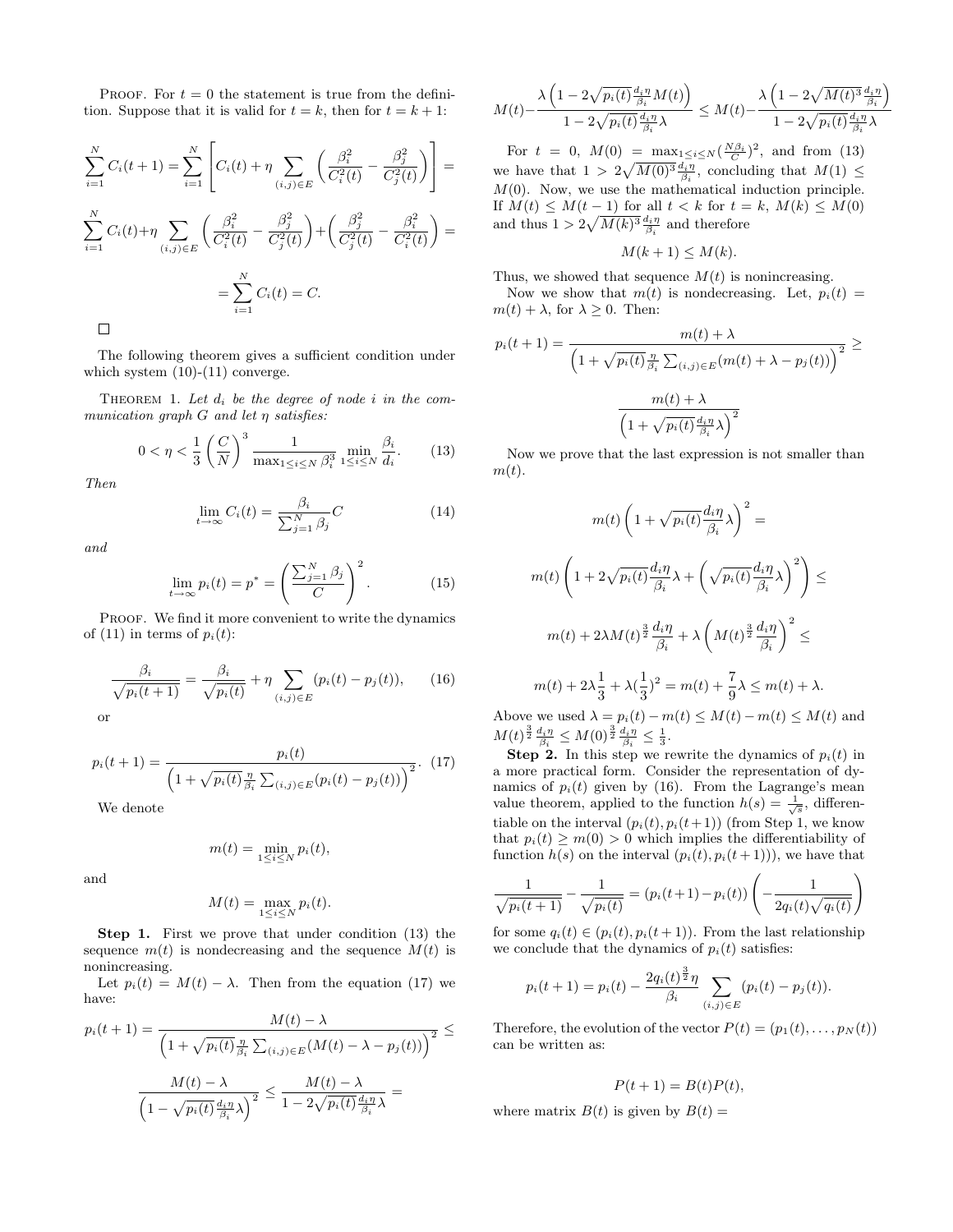$$
\left[ \begin{array}{cccc} 1-\frac{2q_1(t)^{\frac{3}{2}}d_1\eta}{\beta_1} & \frac{2q_1(t)^{\frac{3}{2}}\eta}{\beta_1}e_{1,2} & \cdots & \frac{2q_1(t)^{\frac{3}{2}}\eta}{\beta_1}e_{1,N} \\ \frac{2q_2(t)^{\frac{3}{2}}\eta}{\beta_2}e_{2,1} & 1-\frac{2q_2(t)^{\frac{3}{2}}d_2\eta}{\beta_2} & \cdots & \frac{2q_2(t)^{\frac{3}{2}}\eta}{\beta_2}e_{2,N} \\ \vdots & \vdots & \ddots & \vdots \\ \frac{2q_N(t)^{\frac{3}{2}}\eta}{\beta_N}e_{N,1} & \cdots & \cdots & 1-\frac{2q_N(t)^{\frac{3}{2}}d_n\eta}{\beta_N} \end{array} \right]
$$

with  $e_{i,j}$  being the elements of the adjacency matrix of  $G$ , ie. if  $(i, j) \in E$ , then  $e_{i,j} = 1$  otherwise  $e_{i,j} = 0$ .

**Step 3.** We now use the monotonicity of sequences  $M(t)$ and  $m(t)$  proved in Step 1, to prove that nonzero elements of  $B(t)$  are positive and uniformly bounded away from zero. Indeed, recall that  $q_i(t) \in (p_i(t), p_i(t+1))$ , and therefore  $q_i(t) \leq \max(M(t), M(t+1)) \leq M(0)$ , and therefore for diagonal entries we have that

$$
1 - \frac{2q_i(t)^{\frac{3}{2}}d_i\eta}{\beta_i} \ge 1 - \frac{2M(0)^{\frac{3}{2}}d_i\eta}{\beta_i} \ge 1 - \frac{2}{3} = \frac{1}{3}.
$$

For nonzero off-diagonal entries note that  $q_i(t) \geq \min(m(t), m(t+$ 1))  $\geq m(0) > 0$  and thus

$$
\frac{2q_i(t)^{\frac{3}{2}}\eta}{\beta_i}\geq \frac{2m(0)^{\frac{3}{2}}\eta}{\beta_i}=\delta_i>0.
$$

Take  $\delta = \min\{\frac{1}{3}, \delta_1, \ldots, \delta_N\} > 0$ . Then for all t, all nonzero elements of  $B(t)$  are not smaller than δ.

**Step 4.** Finally, we use the fact that  $G$  is connected to show that  $M(t) - m(t)$  converges to zero. This implies that  $\lim_{t\to\infty} m(t) = \lim_{t\to\infty} M(t) = \lim_{t\to\infty} p_i(t) = p^*$ . Let k be the diameter of graph  $G$ , i.e. the smallest integer such that there exist a path in G between each two nodes of length not greater than  $k$ . Then for all  $t$ :

$$
D(t) = B(t + k - 1)B(t + k - 2) \cdots B(t)
$$

is a stochastic matrix<sup>6</sup> with strictly positive entries and each entry of  $D(t)$  is greater or equal than  $\delta^k$ .

$$
p_i(t + k) = \sum_{i=j}^{N} D_{ij}(t) p_i(t) \le M(t) (1 - \delta^k) + m(t) \delta^k
$$

and

$$
p_i(t + k) = \sum_{i=j}^{N} D_{ij}(t) p_i(t) \ge m(t) (1 - \delta^k) + M(t) \delta^k.
$$

Thus

$$
M(t+k) - m(t+k) \le (1 - 2\delta^k)(M(t) - m(t)).
$$
 (18)

Since  $M(t) - m(t)$  is a nonincreasing sequence and  $\delta > 0$ is independent of t, we conclude that  $M(t) - m(t) \rightarrow 0$ , as  $t \to \infty$ . Now, convergence of  $C_i(t)$  and (14) and (15) follow directly from the constraint (10).  $\Box$ 

Comment 1. From the bound (18), we can observe that the system converges to the equilibrium exponentially, with a rate bounded above by  $(1 - \delta^k)^{\frac{1}{k}}$ .

Comment 2. In the networking community, a widely used approach (see [21, 30]) for analysis of nonlinear dynamical systems is linearization around the equilibrium, and presentation of some kind of local stability result: if system is close to equilibrium then it will stay there. We stress that our result posses an extra feature, it says that the system will actually reach the equilibrium.

Comment 3. While in the presented model we assume synchronous updates of  $C_i$ , this property of the model is not critical. See Section 5 for more details.

The model analyzed, relies on the assumption that traffic mix is consisted of only TCP flows, which gives an exact relationship (9) between loss rate and the forwarding rate. However, this assumption is not necessary for the stability of C3P. Namely, suppose that  $C_i$  and  $p_i$  are related by a general relationship

$$
C_i = g_i(p_i),
$$

where  $g_i : (0,1) \to (0,\infty)$ . Then the following theorem gives a sufficient condition for  $\eta$  under which the C3P converge to equilibria. The proof follows the same lines as the proof of Theorem 1 and is omitted here.

THEOREM 2. Let  $d_i$  be the degree of limiter i in the communication graph, and suppose that  $g_i(\cdot)$  is a differentiable, convex function on  $(0,1)$ , for all  $1 \leq i \leq N$ . Then if  $\eta$ satisfies:

$$
0 < \eta < \frac{1}{2} \min_{1 \le i \le N} \left( -g_i'(p_i(0)) \right) \min_{1 \le i \le N} \frac{1}{d_i},\tag{19}
$$

the following limits exist

and

$$
\lim_{t \to \infty} C_i(t) = C_i^*
$$

$$
\lim_{t \to \infty} p_i(t) = p^*.
$$

Comment 4. C3P as well as the algorithm presented in the next section, D2R2, can be seen as instances of "distributed equation solving". Suppose that N agents want to solve the following equation in a distributed manner

$$
G(x) = \sum_{i=1}^{N} g_i(x) = C.
$$

If each agent i is able to solve the equation  $g_i(x) = y$  for every y (in C3P this translates to: for a given capacity y, x is measured loss rate for which the forwarding rate  $g_i(x)$ is equal to y) then C3P-like algorithm with appropriate  $\eta$ converges to the solution of the above equation.

## **2.2 C3P minimizes the total number of drops in the TCP environments**

C3P resource allocation exhibits a surprising feature in the TCP AIMD environments.

THEOREM 3. Suppose that end-users employ AIMD congestion control algorithms. Then the allocation of bandwidth among N best-effort local limiters  $(C_1, \ldots, C_N)$  which minimize the total number of drops across all N limiters is the one that C3P converges to.

 $6$ Stochastic matrix is square matrix with nonnegative entries and sum of each row is 1. Since each of  $B(t)$  is stochastic, their product is stochastic as well [2].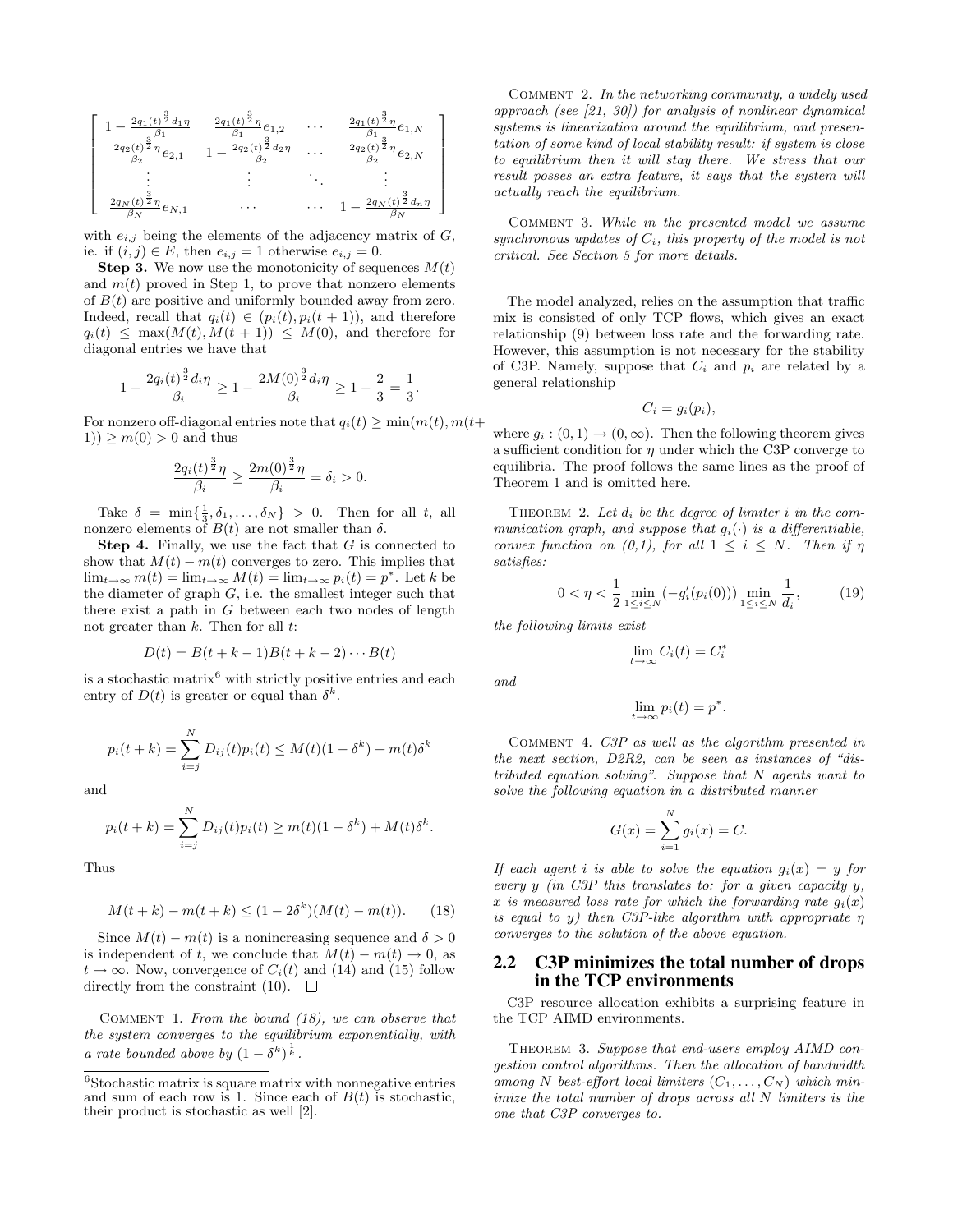PROOF. From the assumption that all users use AIMD congestion control, we have that capacity  $C_i$  and loss rate  $p_i$  at the limiter i are related through a square root formula:

$$
C_i = \frac{\beta_i}{\sqrt{p_i}}.
$$

The number of drops at limiter i is  $ND_i(C_i) = C_i p_i$ , and the total number of drops across all limiters is:

$$
ND(C_1, ..., C_N) = \sum_{i=1}^{N} ND_i(C_i) = \sum_{i=1}^{N} C_i p_i =
$$
  
= 
$$
\sum_{i=1}^{N} \frac{\beta_i^2}{C_i}.
$$

From the Cauchy-Schwartz inequality:

$$
\sum_{i=1}^{N} x_i^2 \sum_{i=1}^{N} y_i^2 \ge \left(\sum_{i=1}^{N} x_i y_i\right)^2
$$
  

$$
\beta_i
$$
 and 
$$
\widehat{G}
$$

used for  $x_i = \frac{\beta_i}{\sqrt{\zeta}}$  $\frac{\partial i}{C_i}$  and  $y_i = \sqrt{C_i}$  we get:

$$
ND(C_1, \ldots, C_N) \cdot C = \sum_{i=1}^N \left(\frac{\beta_i}{\sqrt{C_i}}\right)^2 \sum_{i=1}^N \sqrt{C_i}^2 \ge \left(\sum_{i=1}^N \beta_i\right)^2.
$$

Thus

$$
ND(C_1, \ldots, C_N) \ge \frac{\left(\sum_{i=1}^N \beta_i\right)^2}{C}
$$

with equality if and only if there exist some  $\gamma$  such that for all *i*:  $x_i = \gamma y_i$  which is equivalent to

$$
p_i = \left(\frac{\beta_i}{C_i}\right)^2 = \left(\frac{x_i}{y_i}\right)^2 = \gamma^2.
$$

Therefore, we showed that the vector  $(C_1, \ldots, C_N)$  that minimizes total number of drops is the one for which the loss rates among all local limiters are equal.  $\square$ 

# **3. DISTRIBUTED DEFICIT ROUND ROBIN (D2R2)**

The design of D2R2 is in some sense similar to the design of C3P. The terminology is the same:  $N$  local limiters need to control aggregate bandwidth at level C. The local limiter i has a controllable capacity  $C_i$ , and can exchange information with limiters j, such that  $(i, j)$  is an edge in the communication graph  $G = (N, E)$  which is undirected and connected. However, the reference point in the formulation of the fairness postulate require that flows located at different limiters emulate global processor sharing. Formally it is given by (7).

To achieve this, we require that each limiter utilizes a processor sharing emulator; in our implementation it is Deficit Round Robin (DRR) [28]. While in the best-effort case the global objective was distributed emulation of a single besteffort queue in the PS case the global objective is distributed emulation of a single processor sharing queue.

At each limiter we use a number of virtual queues emulating token buckets of DRR scheduler. If the packet is discarded from the virtual DRR scheduler, then the arriving packet is dropped, otherwise it is forwarded to the appropriate output line. Thus, no queueing delay is caused by any

| 1 | $UpdateCapacities()$                                       |
|---|------------------------------------------------------------|
| 2 | Once every $\Delta$ units of time do                       |
| 3 | for $i = 1 : N$                                            |
| 4 | $\tilde{v}_i \leftarrow v_0(C_i, \mathcal{F}_i)$           |
| 5 | $R_i \leftarrow C_i - g_i(\tilde{v}_i)$                    |
| 6 | $v_i \leftarrow \tilde{v}_i + \alpha R_i$                  |
| 7 | $C_i \leftarrow C_i + \eta \sum_{(i,j) \in E} (v_j - v_i)$ |
| 8 | endfor                                                     |

9 enddo

10 *InitializeCapacities*()<br>11 **for**  $i = 1:N$ 

11 **for**  $i = 1 : N$ 12  $C_i \leftarrow \frac{C}{N}$ 

13 endfor

Figure 2: Pseudo-code of D2R2



Figure 3: The piecewise-linear dependance between "fair share" and the forwarding rate of a PS scheduler.  $n = 4$  flows with demands  $u_1 = 10Kbps$ ,  $u_2 = 40Kbps$ ,  $u_3 = 80Kbps$ ,  $u_4 = 120Kbps$ .

limiter. The "fair-share" is measurable directly, and it depends on the traffic pattern. Roughly speaking, for a given bandwidth, the more flows exist at the limiter (meaning that aggregate aggressiveness is bigger) the lower "fair-share" is.

Before we proceed, we need to explore the nature of the relationship between the demand, "fair-share" and the capacity of a DRR scheduler. Let  $\mathcal{F}_i = \{f_1, f_2, \ldots, f_{n_i}\}\$ a family of  $n_i$  flows, with demands  $u_s^{(i)}$ , and  $g_i: R^+ \to R^+$  be a function given by

$$
g_i(v) = \sum_{s=1}^{n_i} \min(u_s^{(i)}, v).
$$

Without loss of generality we can assume that  $u_1^{(i)} \leq u_2^{(i)} \leq$  $\cdots \leq u_{n_i}^{(i)}$ . Then,  $g_i(\cdot)$  is a piecewise linear concave function on  $(0, \infty)$  and its graph has a form depicted in Figure 3. The "fair-share",  $v_0(C_i, \mathcal{F}_i)$ , defined as the maximal rate across the all flows from  $\mathcal{F}_i$  utilizing DRR scheduler with bandwidth  $C_i$  is either:

(1) (the unique) solution of the equation  $g_i(v) = C_i$  if  $\sum_{s=1}^{n_i} u_s^{(i)} > C_i$ , or

 $(2) \ v_0(C_i, \mathcal{F}_i) = u_{n_i}^{(i)}, \text{ if } \sum_{s=1}^{n_i} u_s^{(i)} \leq C_i.$ 

The residual bandwidth  $R_i(C_i) = C_i - g_i(v_0(C_i, \mathcal{F}_i))$  is strictly positive if the demand  $\sum_{s=1}^{n_i} u_s^{(i)}$  is strictly smaller than capacity (otherwise  $R_i(C_i) = 0$ ).

Now we are ready to present the Distributed DRR (D2R2) algorithm. Its pseudo-code is given in Figure 2. The algorithm has two parameters  $\alpha \geq 1$  and  $\eta > 0$ . The parameter  $\alpha$  determines the accuracy of the algorithm, while  $\eta$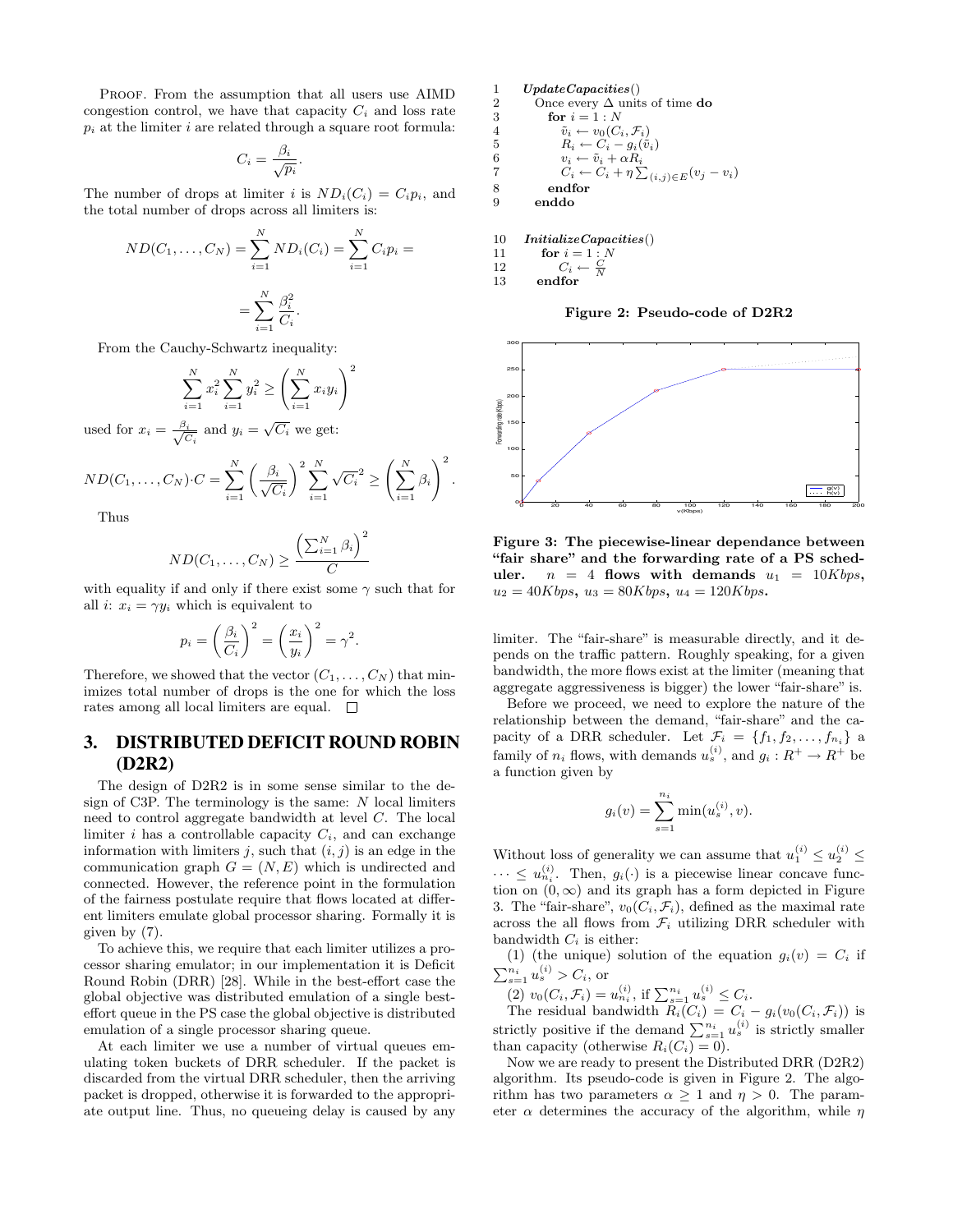determines responsiveness and stability properties of the algorithm. The algorithm updates the local limiter's rates  $(C_1, \ldots, C_N)$  in discrete time steps. In each time step, "fairshare"  $\tilde{v}_i$  and the residuum  $R_i$  is computed at each limiter. The augmenting "fair-share" is the sum  $v_i = \tilde{v}_i + \alpha R_i$ . The algorithm uses a consensus approach similar to those of C3P to equalize all  $v_i$  at some value  $v^*_{\alpha}$ . The key observation is that,  $v^*_{\alpha}$  is at most  $O(\frac{1}{\alpha})$  away from the solution  $v^*$  of the equation (6) (Theorem 5).

## **3.1 Model and analysis of D2R2**

The goal of this section is to analyze the dynamics and the convergence properties of the D2R2 algorithm. For a given  $\alpha$  we will establish sufficient conditions on  $\eta$  under which set of local limiter rates converge (to some  $C(\alpha)$ )  $(C_1(\alpha), \ldots, C_N(\alpha))$  in Theorem 4. Then, in Theorem 5, we will show that vector  $C(\alpha)$  is at most  $O(\frac{1}{\alpha})$  away to the vector  $C^*$  for which  $(7)$  is satisfied.

Denote by  $C_i(t)$  and  $v_i(t)$  the capacity of the limiter i and the augmenting "fair-share"  $(v_i)$  at the time step t. From the initialization step we know that:  $C_i(0) = C/N$ . The update rule (line 7 in Figure 2) allows us to write the dynamics of  $C_i$  in the following form:

$$
C_i(t+1) = C_i(t) + \eta \sum_{(i,j) \in E} (v_j(t) - v_i(t)).
$$
 (20)

Note that since  $G$  is an undirected graph the capacity constraint  $(12)$  is satisfied for all t. From the definition of the augmenting "fair-share" (lines 4-6 in Figure 2), we have that  $C_i(t)$  and  $v_i(t)$  are related in the following manner:

$$
C_i(t) = h_i(v_i(t)), \qquad (21)
$$

where  $h_i: R^+ \to R^+$  is the following, *strictly increasing* function:

$$
h_i(v) = g_i(v) + \frac{1}{\alpha} max(0, v - \sum_{s=1}^{n_i} u_s)
$$

The following lemma is an obvious consequence of the definition of  $h_i(\cdot)$ .

LEMMA 2. Let  $\alpha \geq 1$ . Then:

(1)  $h_i(\cdot)$  is a piecewise linear, strictly increasing, concave function on the whole domain  $(0, \infty)$ . (2) For any  $x, y \in R^+$ :

$$
|h_i(x) - h_i(y)| \ge \frac{1}{\alpha}|x - y|.
$$
 (22)

The following result gives simple sufficient condition under which the D2R2 algorithm is stable, and that augmenting "fair-shares" at all local limiters are equal in steady-state.

THEOREM 4. Let  $\alpha \geq 1$ . If

$$
0 < \eta \le \min_{1 \le i \le N} \frac{1}{2\alpha d_i},
$$

then the system (20)-(21) converges to a stable point  $(C^{(\alpha)}, v^{(\alpha)})$ and all components of vector  $v^{(\alpha)}$  are equal.

PROOF. We will write the system the system  $(20)-(21)$  in terms of  $v_i$  only:

$$
h_i(v_i(t+1)) = h_i(v_i(t)) + \eta \sum_{(i,j) \in E} (v_j(t) - v_i(t)).
$$
 (23)

From the Lemma 2, for the increasing function  $h_i$ , we have that there exists  $q_i(t) \geq \frac{1}{\alpha}$  such that:

$$
h_i(v_i(t+1)) - h_i(v_i(t)) = q_i(t)(v_i(t+1) - v_i(t)).
$$

Thus

$$
v_i(t+1) = v_i(t) + \frac{\eta}{q_i(t)} \sum_{(i,j) \in E} (v_j(t) - v_i(t)),
$$

which can be rewritten in vector form as

$$
v(t+1) = B(t)v(t)
$$

where:

$$
B(t) = \begin{bmatrix} 1 - \frac{d_1 \eta}{q_1(t)} & \frac{\eta}{q_1(t)} e_{1,2} & \cdots & \frac{\eta}{q_1(t)} e_{1,N} \\ \frac{\eta}{q_2(t)} e_{2,1} & 1 - \frac{d_2 \eta}{q_2(t)} & \cdots & \frac{\eta}{q_2(t)} e_{2,N} \\ \vdots & \vdots & \ddots & \vdots \\ \frac{\eta}{q_N(t)} e_{N,1} & \cdots & \cdots & 1 - \frac{d_N \eta}{q_N(t)} \end{bmatrix}.
$$

For the diagonal elements of  $B(t)$  we have:

$$
1 - \frac{d_i \eta}{q_i(t)} \ge 1 - \alpha d_i \eta \ge 1 - \frac{1}{2} = \frac{1}{2}.
$$

For nonzero off-diagonal entries of  $B(t)$  we have

$$
\frac{\eta}{q_i(t)} \ge \alpha \eta.
$$

Thus, for every  $t \geq 0$ , all nonzero entries of  $B(t)$  are greater than  $\delta = \min(\frac{1}{2}, \alpha \eta)$ . Thus  $B(t)$  is a stochastic matrix, and therefore  $M(t) = \max_{1 \leq i \leq N} (v_i(t))$  is nonincreasing sequence and  $m(t) = \min_{1 \leq i \leq N} (v_i(t))$  is a nondecreasing sequence. Now, after establishing that all nonzero elements of  $B(t)$  are uniformly bounded away from zero, using the same argument from the proof of Theorem 1 (step 4) we have that  $M(t) - m(t) \to 0$  as  $t \to \infty$ . Thus,  $\lim_{t \to \infty} M(t) =$  $\lim_{t\to\infty} m(t) = v^{(\alpha)}$  for some  $v^{(\alpha)}$  and for all *i*:

$$
\lim_{t \to \infty} v_i(t) = v^{(\alpha)}.
$$
\n(24)

And also:

$$
\lim_{t \to \infty} C_i(t) = h_i(v^{(\alpha)}) = C_i^{(\alpha)}.
$$
\n(25)

 $\Box$ 

From the definition of the augmenting "fair-share" we know that the rate of the flow  $f_s^i$  at the limiter *i*, with steady-state capacity  $C_i^{(\alpha)}$  is

$$
rate(f_s^i) = \min(u_s^i, v^{(\alpha)}).
$$

From the capacity constraint we know that

$$
\sum_{i=1}^{N} h_i(v^{(\alpha)}) = \sum_{i=1}^{N} C_i^{(\alpha)} = C \tag{26}
$$

Thus  $v^{(\alpha)}$  is the unique solution of the equation

$$
\sum_{i=1}^{N} h_i(v) = C.
$$
 (27)

Since  $v^*$  is the solution of the equation (6) and  $g_i(v) \le$  $h_i(v)$  for all  $v > 0$ , we conclude that:

$$
v^{(\alpha)} \leq v^*.
$$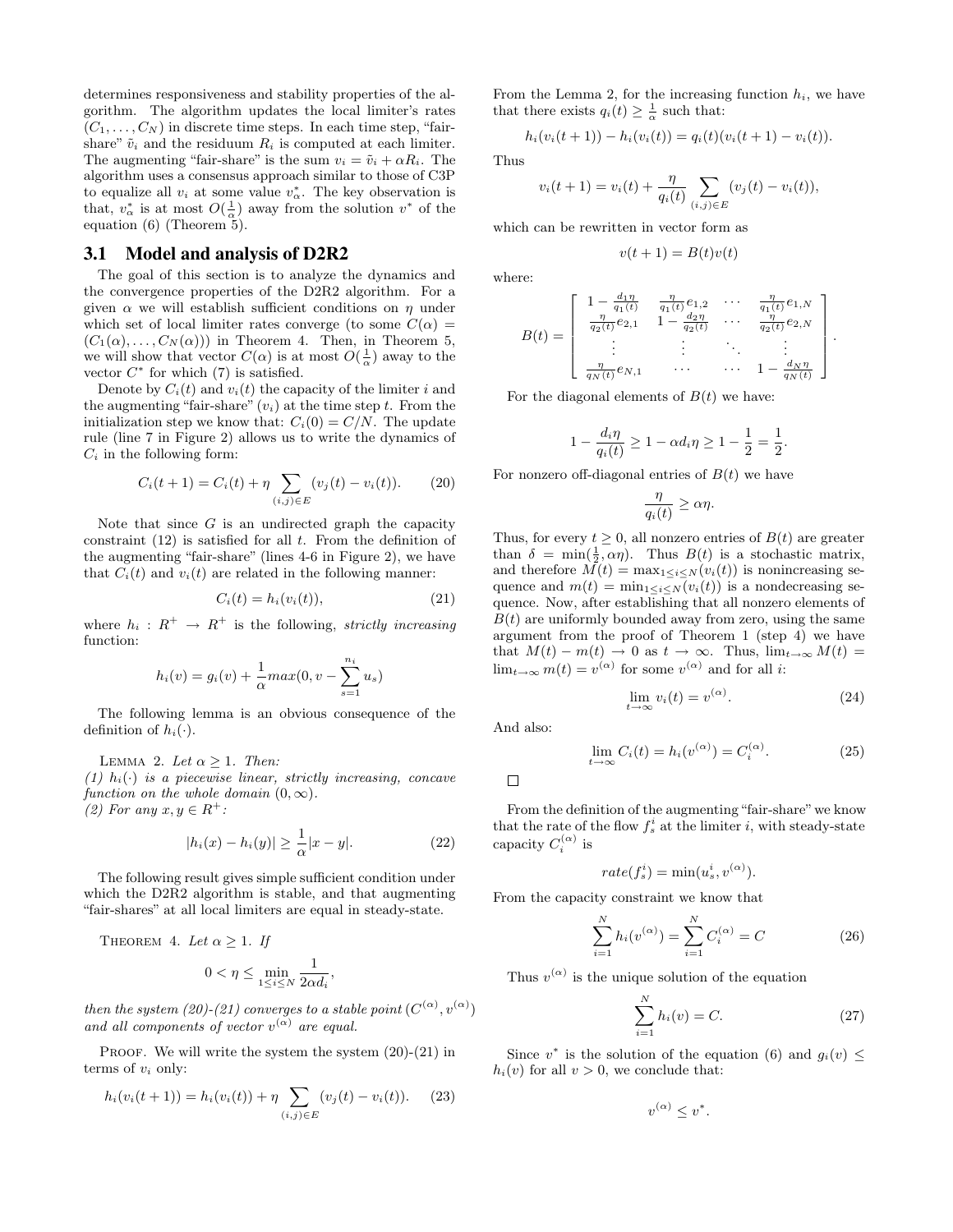

Figure 4: Loss rates of three oblivious C3P, GRD and FPS. Different lines correspond to loss rates at 10 different local limiters.

The next theorem gives a conservative bound, on how far is  $v^{(\alpha)}$  from  $v^*$ .

THEOREM 5. Let  $\alpha \geq 1$  and M be the number of flows in  $\mathcal{F}$  with demand not less than  $v^*$ . Then:

$$
0 \le \frac{v^* - v^{(\alpha)}}{v^*} \le \frac{N}{M\alpha}.
$$

PROOF. To begin the proof, note that for all  $v > 0$ :

$$
h_i(v) = g_i(v) + \frac{1}{\alpha} max(0, v - \sum_{s=1}^{n_i} u_s) \le g_i(v) + \frac{1}{\alpha} v.
$$

Then, from the fact that  $v^{(\alpha)}$  is the solution of the equation (27) we have:

$$
C = \sum_{i=1}^{N} h_i(v^{(\alpha)}) \le \sum_{i=1}^{N} (g_i(v^{(\alpha)}) + v^{(\alpha)} \frac{1}{\alpha}).
$$

Thus

$$
G(v^{(\alpha)}) = \sum_{i=1}^{N} g_i(v^{(\alpha)}) \ge C - \frac{Nv^{(\alpha)}}{\alpha}.
$$
 (28)

The right-hand derivative of  $G(v)$  at  $v = v^*$  is equal to

$$
G'_{+}(v^{*}) = \sum_{i=1}^{N} \sum_{s=1}^{n_i} (\min(u_s^{(i)}, v^{*}))'_{+} = M.
$$

From the concavity of  $G$  we have that

$$
G(v^*) - G(v^{(\alpha)}) \ge G'_+(v^*)(v^* - v^{(\alpha)}) = M(v^* - v^{(\alpha)}).
$$

Combining the last inequality with (28) and using fact that  $G(v^*) = C$  and we obtain:

$$
M(v^* - v^{(\alpha)}) \le C - G(v^{(\alpha)}) \le \frac{Nv^{(\alpha)}}{\alpha} \le \frac{Nv^*}{\alpha}
$$

,

which implies the statement of the theorem.  $\Box$ 

COMMENT 5. The parameter  $\alpha$ , does not affect the algorithm as long as the demands at the limiters are greater than their capacities, since in that case the residuum bandwidth,  $R_i$ , is actually zero. In that case the augmenting fair-share

is equal to the fair-share and  $v^{(\alpha)} = v^*$  for any  $\alpha \geq 1$  meaning that D2R2 converges exactly to the solution of processor sharing DRL problem. It is only in low demand regimes when the need of introducing  $\alpha$  and augmenting fair-share arises.

## **4. EVALUATION**

In this section we present empirical results obtained by ns2 packet level simulation. We first compare C3P and D2R2 with existing DRL algorithms (GRD and FPS) using several performance metrics. We then validate our theoretical results experimentally and present a number of results that shows the behavior of our DRL algorithms under more dynamic traffic-mix settings. Finally, we discuss the effects of the cloud size and topology on the speed of convergence of C3P and D2R2.

The DRL algorithms are implemented and evaluated using ns2. The results presented assume loss-free communication between the limiters. Some small loss (say less than  $1\%$ ) of information between limiters have negligible effects on all four algorithms evaluated here and will not be discussed in the rest of this section.

### **4.1 Comparison with GRD and FPS**

The first set of experiments compare the proposed algorithms with schemes from [26], Global Random Drop (GRD) and Flow Proportional Share (FPS), over a number of performance metrics. The simulation setup is the following. There are  $N = 10$  local limiters indexed with numbers 1,2,  $\dots$ ,10. Limiter *i* communicates with limiters  $(i-1) \mod 10$ and  $(i + 1) \mod 10$  (which means that the communication graph is the ring). Limiters collaborate in order to achieve aggregate rate limiting at the level of  $C = 40Mbps$ . The limiter *i* serves *i* TCP flows (therefore there are  $1+2+\cdots+10=$ 55 flows in total) with packet sizes 1000 bytes and round trip times

$$
RTT_j^{(i)} = (8 \cdot i + 30 \cdot j)ms \text{ for } j \in \{1, 2, \dots, i\}.
$$

The choice of GRD and FPS parameters is based on the suggestions from [26]. The estimate intervals for GRD and FPS are 100ms and 500ms respectively and exponential weighted mean averaging (EWMA) is performed once every 1 second with EWMA parameter 0.1. The parameter  $\eta_{C3P} = 200000bps$  is just under the upper bound (13) for stability. For D2R2 we use  $\alpha = 1$  and  $\eta_{D2R2} = 0.1$ . The exchange of information between limiters is  $\Delta = 2\sec$  in both C3P and D2R2.

We evaluate the following performance parameters.

(a) Loss rates. Per-limiter loss rates provide information on the aggregate bandwidth allocation. From the discussion in Section 1.1 we know that a DRL algorithm emulates a centralized best effort FIFO queue if and only if loss rates at all limiters are equal. Thus, by looking at per-limiter loss rates it is easy to test whether a DRL algorithm emulates centralized best effort queue or not. We look at three DRL schemes with token bucket local limiters: C3P, GRD and FPS. In case of D2R2, local limiters use processor sharing queues and therefore each flow has its own loss rate, so per-limiter loss rate is not a meaningful performance metric. The results are presented in Figure 4. The C3P and GRD algorithms have relatively uniform loss rates, indicating that they emulate the behavior of the centralized limiter relatively well. We also note that loss rates in GRD case are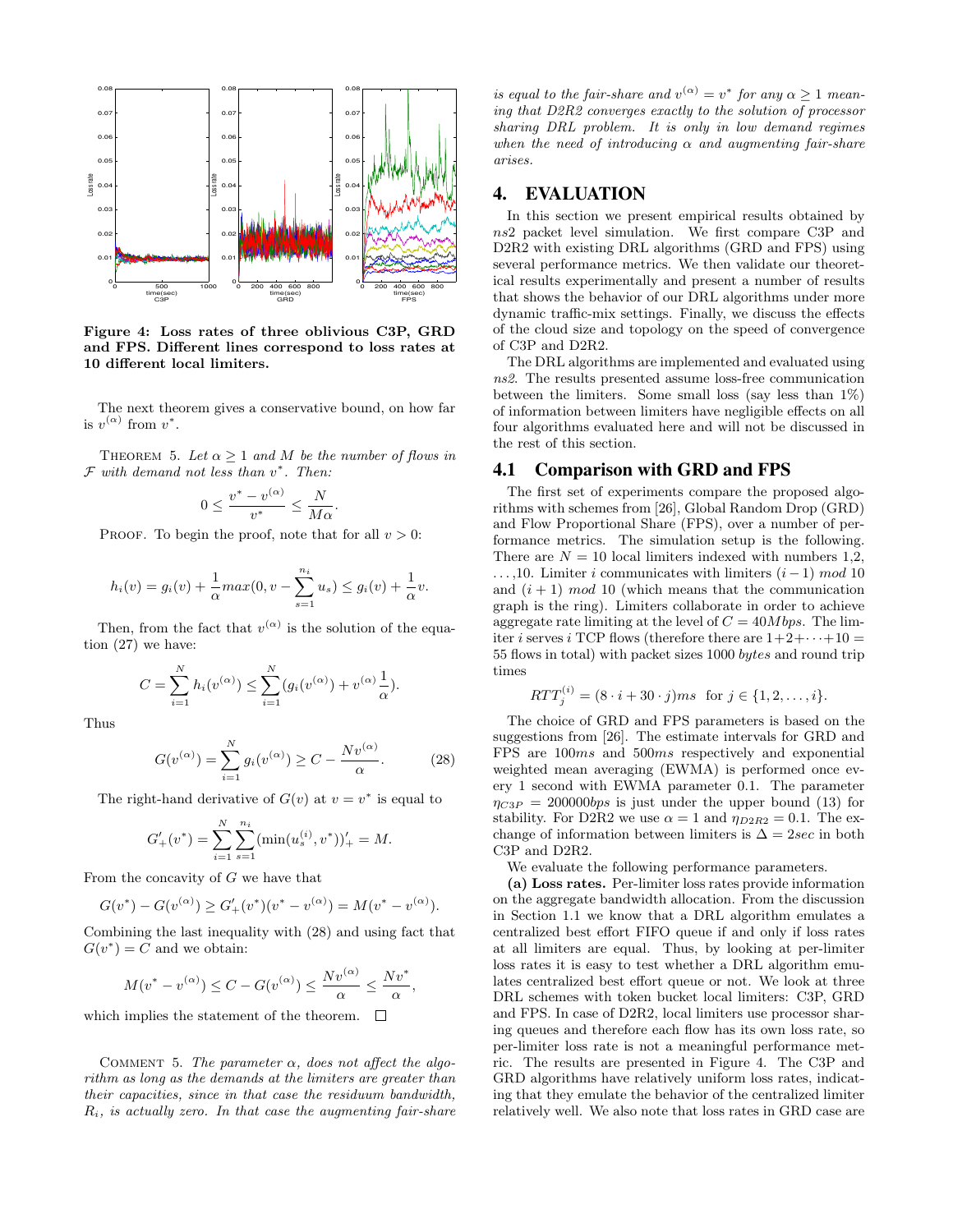|            | C3P                      | $\overline{\phantom{a}}$ GRD | <b>FPS</b> | $\overline{D2R2}$ |
|------------|--------------------------|------------------------------|------------|-------------------|
| mean(Mbps) | $139.98$   35.68   38.66 |                              |            | 40.00             |
| std(Mbps)  | 2.98                     | 2.72                         | 2.57       | 1.82              |

Table 1: Mean and standard deviation (std) of the 500ms-aggregate forwarding rates in C3P, GRD, FPS and D2R2.



Figure 5: Achieved flow rates of 55 concurrent flows.

slightly bigger, and have a larger variance than in C3P. This is a consequence of the "synchronization" effect observed in [26]: when aggregate forwarding rate reaches aggregate limit C many flows experience (unnecessary) multiple losses. On the other hand, FPS per-limiter loss rates vary greatly indicating that FPS does not match the behavior of the centralized best effort limiter.

(b) Aggregate rate control. A major performance feature of a DRL algorithm is its ability to control the aggregate forwarding rate at the prescribed level  $C$ . Table 4.1 contains the mean and standard deviation of time series representing the 500ms-aggregate-forwarding-rate. We can notice high accuracy of C3P and D2R2 in terms of achieving the mean aggregate forwarding rate very close to  $C$ . GRD exhibits almost 10% smaller aggregate rate mainly because of the "synchronization" effect (see previous paragraph).

(c) Flow rate allocation. Figure 5 depicts the average flow rates of  $55$  flows<sup>7</sup> utilizing 10 limiters employing four architectures C3P, GRD, FPS and D2R2. The Jain's fairness indices (JFI) [16] of  $r$  flows achieving sending rates  $\mathbf{x} = (x_1, \ldots, x_r)$  is given by

$$
JFI(\mathbf{x}) = \frac{\left(\sum_{i=1}^{r} x_i\right)^2}{r \sum_{i=1}^{r} x_i^2}.
$$
 (29)

JFI's under each of four schemes are given in Table 4.1. We note the following facts. (1) In C3P and GRD case,

<sup>7</sup>Flows with FlowID from  $\frac{i(i-1)}{2} + 1$  to  $\frac{i(i+1)}{2}$  are served by limiter i.

| '3D | GRD               | FPS. | D2R2  |
|-----|-------------------|------|-------|
|     | 0.702 0.722 0.871 |      | N 996 |

Table 2: Jain's fairness indices for four schemes.



Figure 6: C3P under dynamic traffic. Aggregate forwarding rate (top), per-limiter loss rates (middle) and the number of active flows (bottom).

per-limiter loss rates are almost identical which implies that bandwidth allocated to each flow is inversely proportional to its round-trip time<sup>8</sup> . (2) Jain's fairness index under D2R2 is close to 1 indicating that problem of distributed processor sharing discussed in Section 1.1 is successfully solved by D2R2 in the given example. (3) The heuristic nature of FPS that uses per-limiter weight (defined as the ratio between the capacity of the limiter and the maximum flow-rate among all flows utilizing the limiter) as an estimator of the number of flows exhibits unpredictable bandwidth allocation among flows that use different limiters.

(d) Communication overhead. Since all four algorithms use UDP packets (with size of approximately 50 bytes) the communication overhead of any of those DRL algorithms is inversely proportional to the update interval  $\Delta$ . Suggested values from [26] are  $\Delta_{GRD} = 0.1$  sec and  $\Delta_{FPS} = 0.5$  sec. Those sub-second update intervals in GRD and FPS are necessary because their actions require instantaneous information of the global aggregate demand/weight. In contrast, C3P and D2R2, emulate centralized queue on a longer time scale requiring less frequent updates. In our implementations we use  $\Delta_{C3P} = \Delta_{D2R2} = 2sec$ .

## **4.2 Dynamic traffic distributions**

The previous subsection dealt with static traffic conditions and compares the main performance metrics over four DRL schemes. Internet traffic changes its traffic mix patterns and here we evaluate the ability of C3P and D2R2 to adapt their behavior under those changes. The basic setup is the same as in the previous subsection: there are  $N = 10$  limiters, with limiter  $i$  serving  $i$  long-lived TCP flows. In addition to those long-lived TCP flows each limiter serves 50 on-off sources with demand of  $100Kbps$  during on-times. On and off times are drown with Pareto distributions with shape 1.5 and means 1sec and 9sec respectively. Those on-off sources introduce low-intensity changes on short time scales. To evaluate how algorithms behave under more abrupt traffic changes, we duplicate the number of long-lived TCP flows at time  $t_1 = 200 \text{sec}$  and reduce this to 55 long-lived flows at

<sup>8</sup>This follows directly from the square root formula (8).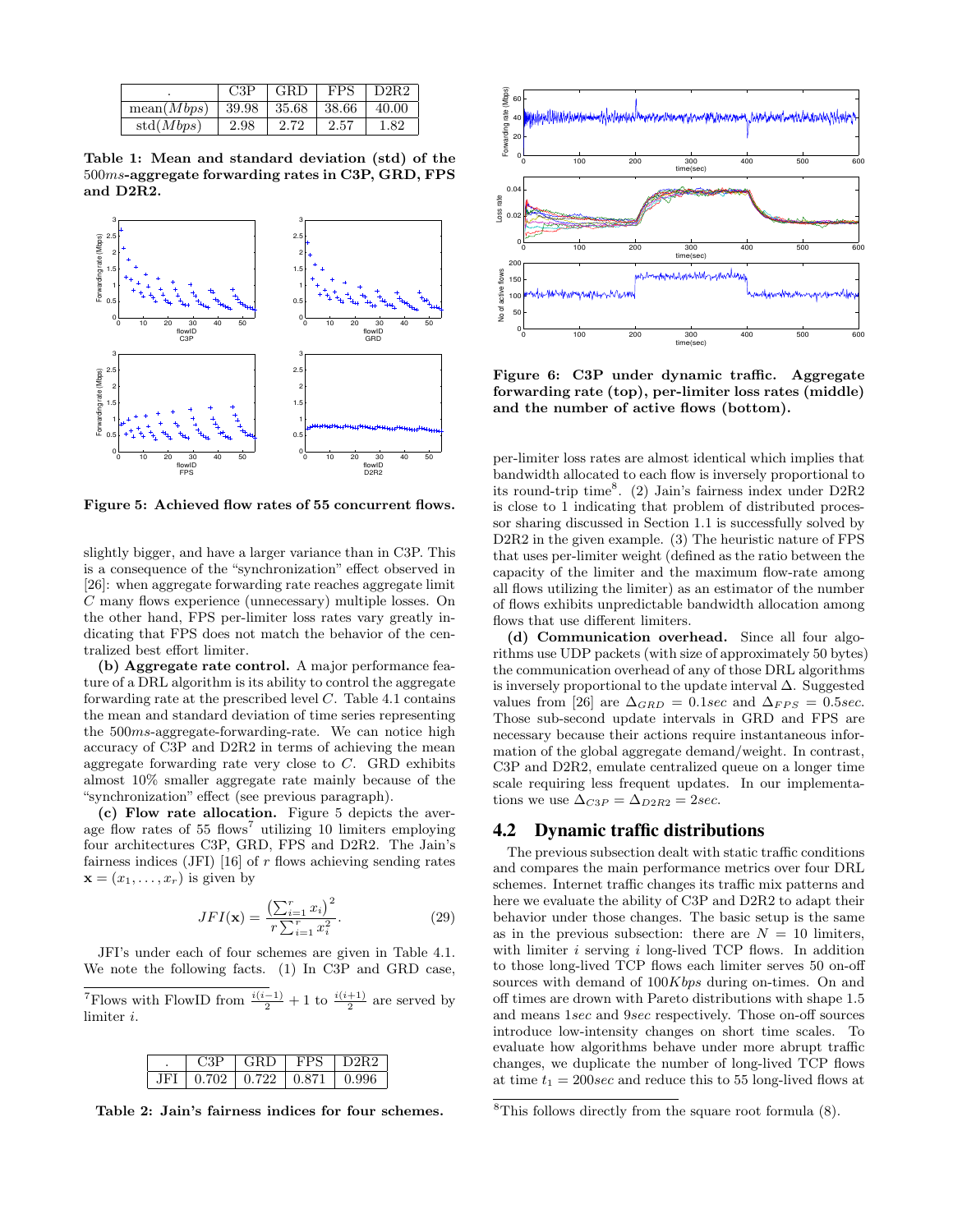

Figure 7: D2R2 under dynamic traffic. Aggregate forwarding rate (top), per-limiter fair share (middle) and the number of active flows (bottom).

time  $t_2 = 400 \text{sec}$ .

The resulting per-limiter loss rates (in C3P) and fairshares (in D2R2) are depicted in Figure 6 and 7, along with aggregate forwarding rate and number of active flows (summed over all limiters). From those figures we can see that: (1) short-time scale changes of traffic mix, induced by on-off sources have negligible effect in the stability of C3P and D2R2, as both of them adapt to those changes in an instantaneous manner. (2) more abrupt traffic changes require some time for the algorithms to converge to the desired regime. However, Theorems 1 and 4 guarantee convergence and this is empirically confirmed by the presented simulations.

## **4.3 Speed of convergence**

To evaluate how fast the algorithms converge to the equilibrium one requires a metric that measures how equalized are the loss rates (in C3P) and "fair shares" (in D2R2). We find it convenient to use Jain's fairness index given by (29) to measure the discrepancies between per-limiter loss rates  $(p(t))$  and per-limiter fair shares  $(v(t))$ .

The simulation setup is the following. There are  $N$  local limiters, and limiter i serves  $n_i$  TCP flows, where  $n_i$  is randomly drown from the interval [1,10] with uniform distribution. The TCP flows have a packet size of 1000 bytes and RTT randomly drown from the interval [100ms,500ms] with uniform distribution. The communication graph is a random *d*-regular graph<sup>9</sup>. The update interval is  $\Delta = 2sec$ , and the total capacity is  $C_N = (N)Mbps$ . The  $\eta$  is chosen at the upper bounds from the Theorems 1 (for C3P) and 4 (for D2R2). Two choices of  $N$  and two choices of  $d$  are evaluated, and the evolution of  $JFI(p(t))$  and  $JFI(v(t))$  are depicted in Figures 8 and 9. From those Figures we can observe: (1) It takes a couple of minutes for  $JFI(p(t))$  to converge to a value close to 1 in C3P while the convergence of D2R2 is faster (less than a minute in the presented simulations). (2) More surprising and a rather intriguing observation is that for the choice of  $\eta$  given by the upper bounds from the Theorems 1 and 4, the convergence speed (in terms of JFI

dynamics) does not appear to depend on the size of cloud or density of the communication graph, but rather on the traffic mix distributions.

## **5. IMPLEMENTATION ISSUES**

Asynchronous updates. The algorithms C3P and D2R2 assume that local-limiter capacities are updated in a synchronized manner using a connected undirected communication graph G. However, this is not necessary to ensure convergence. To see this, suppose that in each time instant t only some subset of nodes exchange information, and that that information exchange is characterized by an undirected graph  $G_t$ . If there is some  $T > 0$  such that for every  $\tau$ .  $\bigcup_{t=\tau}^{\tau+T} G_t$  is connected, then the method developed in [14] can be used to establish the convergence of the C3P and D2R2.

Message passing. Communication between two local limiters is performed via small UDP packets. Each packet should contain a field for loss rate in C3P case (augmenting fair share in D2R2 case), as well as some control overhead to ensure that if a loss of a communication packet occurs no local limiter gains or loses extra capacity, and that the capacity constraint (1) is not violated.

Communication delays. The message passing between two local limiters causes some communication delay on a time scale from few milliseconds up to a couple of hundreds of milliseconds. These communication delays could cause some issues related to the stability of the distributed algorithms if the update interval is on some small time scale. However, the time between updates, given by  $\Delta$ , is on the order of magnitude of several seconds. This is necessary to obtain a good estimate of loss rates ("fair share" in D2R2). This resulting separation of time-scales ensures that effects of the communication delays on the stability of our algorithms may be neglected. Notwithstanding this fact, the issue of delays is a topic for future research.

Node Failures. In cases of a node (local-limiter) failure, it is possible for a loss of aggregate bandwidth to occur (since the capacity constraint (1) would be violated). A simple method for resolving this issue is the following. Let each local-limiter *i* chose a *best-friend* local-limiter<sup>10</sup>  $b_i$  among neighbor nodes in the communication graph  $G$ , and let each node inform node  $b_i$  of its local rate limit  $C_i$ . In the case of failure, local limiter  $b_i$  inherits bandwidth of node  $i$ , by simply setting  $C_{b_i} = C_{b_i} + C_i$ . Then the algorithms themselves will eventually adapt capacities of the non-failed limiters to the desired regime.

## **6. SUMMARY**

Issues related to service reliability, service availability, and fault tolerance, have encouraged many service providers in the Internet to shift from traditional centric services to cloud based services. This trend appears to be a dominant mechanism for ensuring robustness of internet services with many "big players", such as Google, Yahoo!, Akamai, Amazon, already offering a suit of cloud-based services.

Pricing, usage control, and resource allocation of cloud based services represent important technical challenges for the networking community. The Distributed Rate Limiting paradigm is a step forward in resolving those issues. The

 $9$ An undirected graph is *d*-regular if its every node has degree d.

<sup>&</sup>lt;sup>10</sup>Note that if j is best-friend of node i, that it does not necessarily mean that  $i$  is the best-friend of node  $j$ .